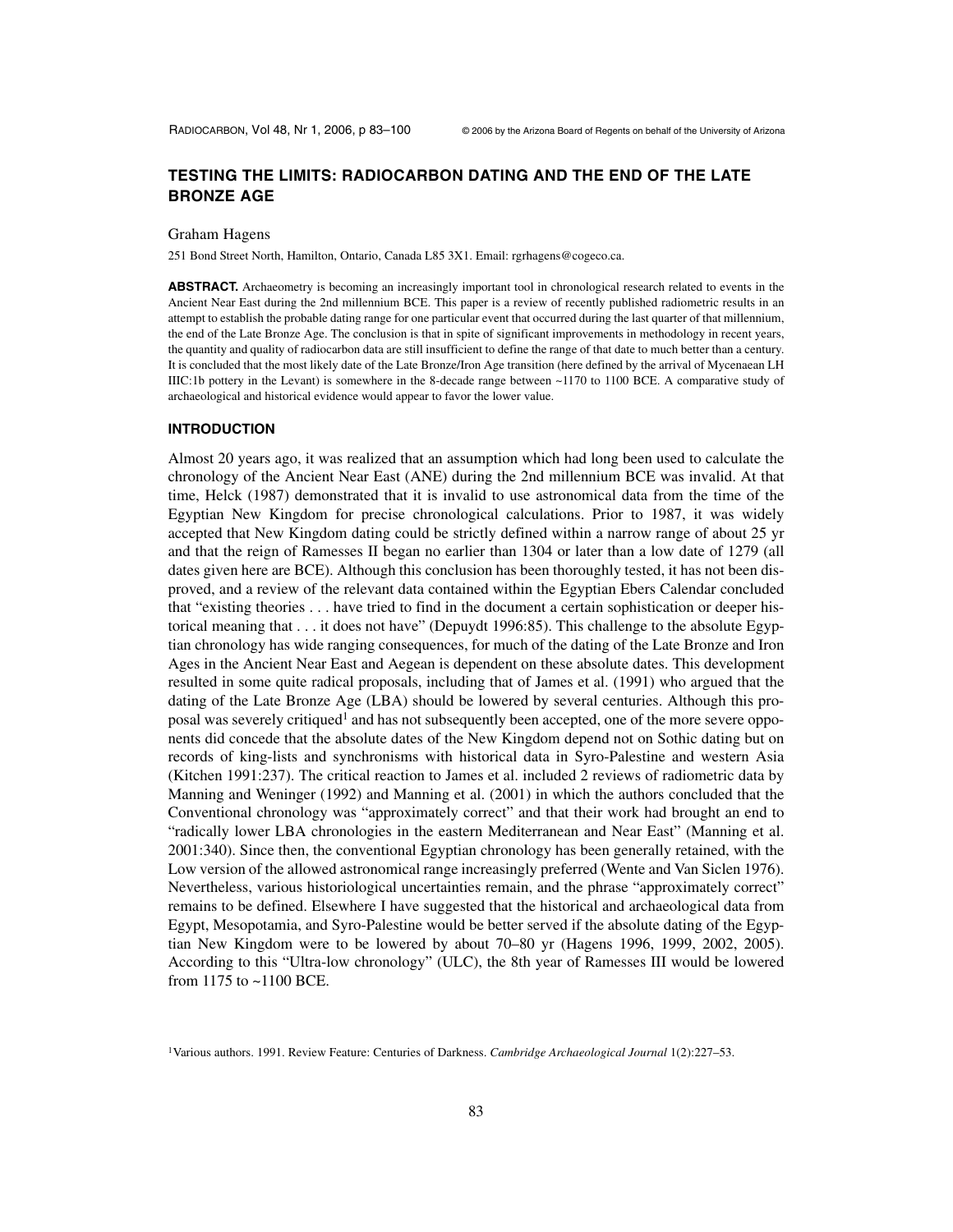In a related development, several Syro-Palestinian archaeologists argue that the relative dating of the Iron II period should be lowered by about the same degree. There are 2 aspects to this very active debate. In the first of these, Ussishkin (1985:222–3) and Finkelstein (1996) have questioned the conventional wisdom that the Philistines arrived in Canaan in the 8th year of Ramesses III, arguing that this event may have occurred later in the Ramesside period. Later, Finkelstein and others suggested that the Iron II archaeological material in Syro-Palestine formerly associated with the 10th century reigns of David and Solomon should in fact be attributed to the 9th century Omride period. The latter aspect has since dominated the debate, with support being provided by radiometric data from a number of archaeological strata in the Levant. These chronological ideas do, however, remain highly controversial.2 The proposed revision of the early Iron I chronology is of particular concern to a number of critics who argue that it would require a severe, even idiosyncratic, revision of the early Philistine period (Na'aman 2000:4; Ben-Shlomo 2003:103–4; Bunimovitz and Lederman 2001:140–1; Dever 2003:266–7). These concerns have not been answered by its supporters, and there is growing support for the conventional view that the Philistines arrived in the Levant after their battle with the Egyptians in the Ramesses 8th year. Since the Low Iron II chronologists do not admit the possibility that the absolute dating of Ramesses III should also be adjusted, one consequence of the approach is that it would extend some poorly represented stratigraphic phases to an unacceptable degree. It would thus exacerbate problems with early Iron Age chronology, which were only partially eased by the acceptance of the Low Egyptian chronology of Wente and Van Siclen (1976) by Palestinian archaeologists. The objections to the Low Iron II theory are such that 2 of its supporters recently conceded that the debate has reached a stalemate, and beyond some "stunning find in the future," the only hope for resolving the question is radiocarbon dating (Finkelstein and Piasetzky 2003a:773).

#### **OBJECTIVE**

This paper is a review of the earlier work of Manning and coauthors and of more recent <sup>14</sup>C data related to the Low Iron II debate, with the objective of determining whether radiometry is capable of differentiating 2 alternate chronological models of the end of the LBA: the Conventional Low Egyptian dating and the Ultra-low chronology. A secondary objective of this review is to determine the most probable dating range for the end of the LBA that emerges from the radiometric data presently available.

#### **Defining the End of the Late Bronze Age**

Since I will be examining radiometric data from a number of different locations in the Ancient Near East (ANE), it is appropriate to review the terminology and the assumptions commonly used to describe the different archaeological phases in Syro-Palestine, Greece, and Cyprus within the time frame of interest. Note that the terms Bronze Age and Iron Age are used in different ways. Syro-Palestinian scholars define the Late Bronze/Iron Age (LB/IA) transition either by the cessation of international trade associated with the destruction of the Mycenaean palaces and the widespread wave of destruction that followed (Mazar 1990:295–6) or by the appearance of LH IIIC:1b in Palestine. The latter definition, which associates the commencement of the Iron Age period with the arrival of the Philistines in the 8th year of Ramesses III, appears increasingly popular and will be used here. In Aegean and Cypriot studies, however, the term Iron Age is reserved for a technological change that

<sup>2</sup>The literature is extensive. Recent articles supporting the lower dating include Coldstream 2003; Finkelstein 1996, 1998, 1999; Finkelstein and Piasetzky 2003a,b; Finkelstein and Singer-Avitz 2001, 2004; Gilboa and Sharon 2001; Gilboa et al. 2004; Na'aman 2000; Ussishkin 1995, 2000. For opposing views: Ben-Tor and Ben-Ami 1998; Ben-Tor 2000; Bunimovitz and Faust 2001; Bunimovitz and Lederman 2001; Dever 2003; Gal 2003; Mazar 1997a; Zarzeki-Peleg 1997.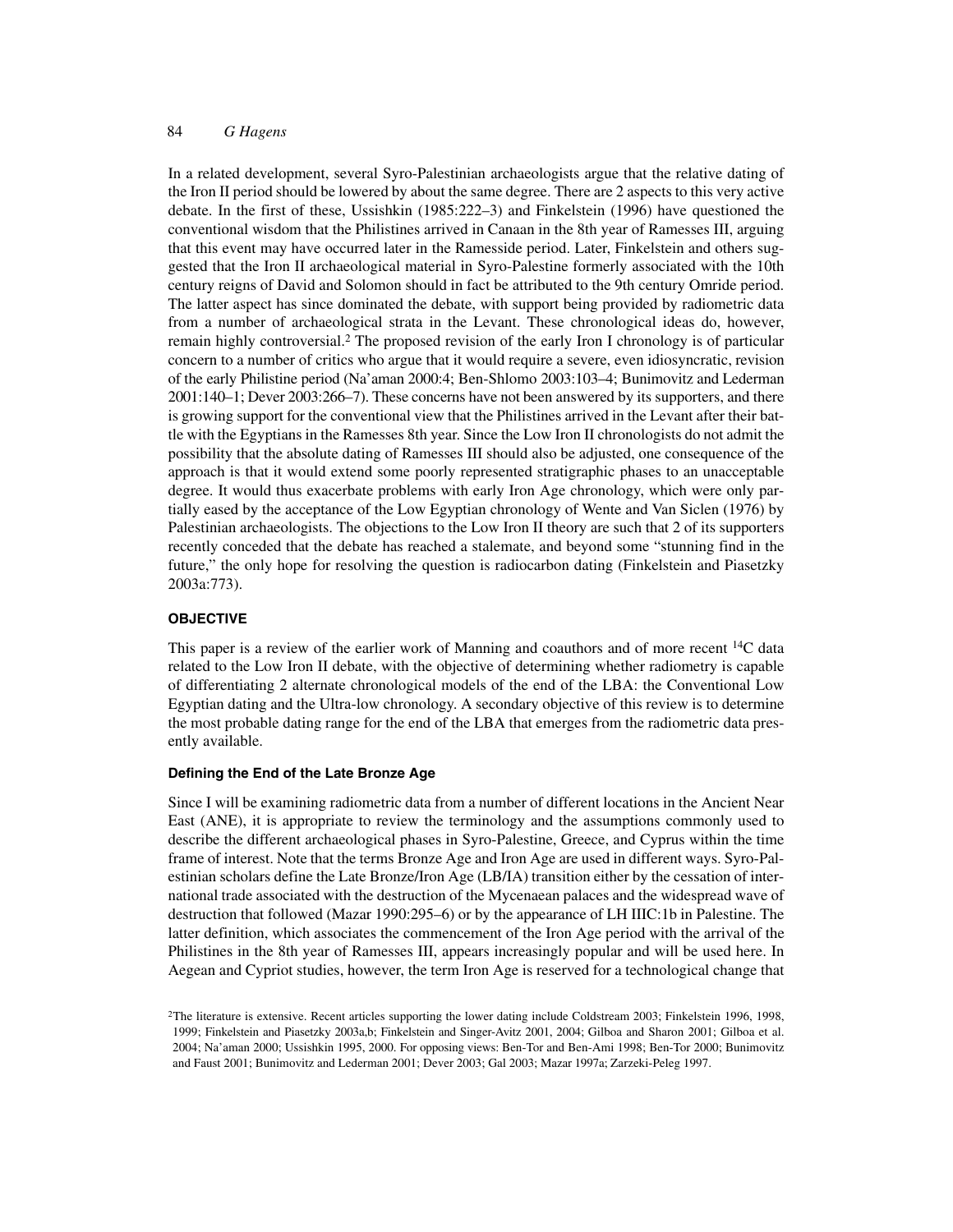occurred considerably later. A brief summary of some commonly accepted, in some cases very approximate, synchronistic phases in these regions is shown in Table 1.3

| Dates BCE    | Palestine     | Greece              | Cyprus            | Egypt (excerpt)      |
|--------------|---------------|---------------------|-------------------|----------------------|
| 1400-1350    | LB IIA        | LH IIIA1            | LC IIA/B          |                      |
| 1350-1300    | LB IIA        | LH IIIA2/B          | LC IIB            |                      |
| 1300-1250    | LB IIB        | LH IIIB             | LC HC             | Ramesses II, 1279    |
| 1250-1175    | <b>LB IIB</b> | <b>LH IIIB</b>      | LC HC             | Merneptah, 1212      |
| 1175-1150/30 | Iron IA       | LH IIIC (early)     | LC IIIA           | Siptah/Twosret, 1193 |
|              |               |                     |                   | Ramesses III, 1182   |
| 1150/30-1100 | Iron IB       | LH IIIC $(mid)$ /   | LC IIIB           | Ramesses IV, 1151    |
|              |               | Sub Mycenaean       |                   |                      |
| 1100-1050    | Iron IB       | $LH$ IIIC (late)/   | LC IIIB           | Ramesses XI, 1098    |
|              |               | Protogeometric      |                   |                      |
| 1050-1000    | Iron IB       | Protogeometric      | Cypro-Geometric I |                      |
| 1000-900     | Iron IIA      | Late Protogeomeric/ | Cypro-Geometric I |                      |
|              |               | Early Geometric     |                   |                      |

Table 1 Synchronisms for the Ancient Near East.

The absolute dating of the LB/IA transition in the Levant is based on a relatively small number of cases in which imported LH IIIB or slightly later LH IIIC:1b ware has been found in association with datable Egyptian items in unambiguous stratigraphic contexts. This procedure is subject to various sources of error. For example, one chronological anchor that has been employed for this purpose is a vase inscribed with the cartouche of the Egyptian Queen Twosret (1193–1186), which was found near some LH IIIB pottery at a shrine at Deir 'Alla. Since the items appear to have been functional vessels used in the service of the sanctuary, it is conjectured that LH IIIB trade ceased around the time of Twosret (Drews 1993:6–7). There are several weaknesses in this argument. One is that LH IIIA pottery was also present in the treasury, which suggests that some or all of the ware could have been heirlooms. The second is that since there was a hiatus in international trade after the fall of Mycenae, it is not clear how long such imported pottery may have been kept in service during a time when no other ware of such quality was available to replace it. Another synchronism used to date the wave of destruction that followed the fall of the Mycenaean palaces derives from evidence that Ugarit was still standing when Twosret was on the throne. Moreover, the king of Ugarit was in urgent communication with Alashiya in Cyprus immediately after this city was destroyed (Drews 1993:6). Unfortunately, this correspondence allows no clear association between the fall of Ugarit and the LC IIC/LC IIIA transition in Cyprus, since it is seems likely that Alishiya may have escaped destruction at that time.4 Indeed, the Cypriot evidence suggests that trade in LH IIIB goods was interrupted some time prior to the end of the LC IIC period, and that the decline in the Late Bronze may have been an extended process rather than a brief wave of destruction (Karageorghis 2002:71, 74, 84). It may also be noted that Libyan tribes began making their way to the delta as a result of famine in their homeland several decades prior to the time of Twosret, during the reign of

<sup>3</sup>Low Egyptian dating after Wente and Van Siclen (1976:218); Syro-Palestinian data: Mazar 1990:242, 301, 372. Aegean: Manning and Weninger 1992:637; Coldstream 2003:254. For a sense of the uncertainty of these ranges: Snodgrass 2001: 106–35.

<sup>4</sup>Alashiya may been protected from attack by the sea by its inland location (Goren et al. 2003:250–1), and if as suggested Alashiya it is to be identified with Alassa-Palaeotaverna, it may have avoided destruction completely. There is evidence that a large palatial building constructed at that site during LC IIC was remodeled during LC IIC/IIIA (Karageorghis 2002:73).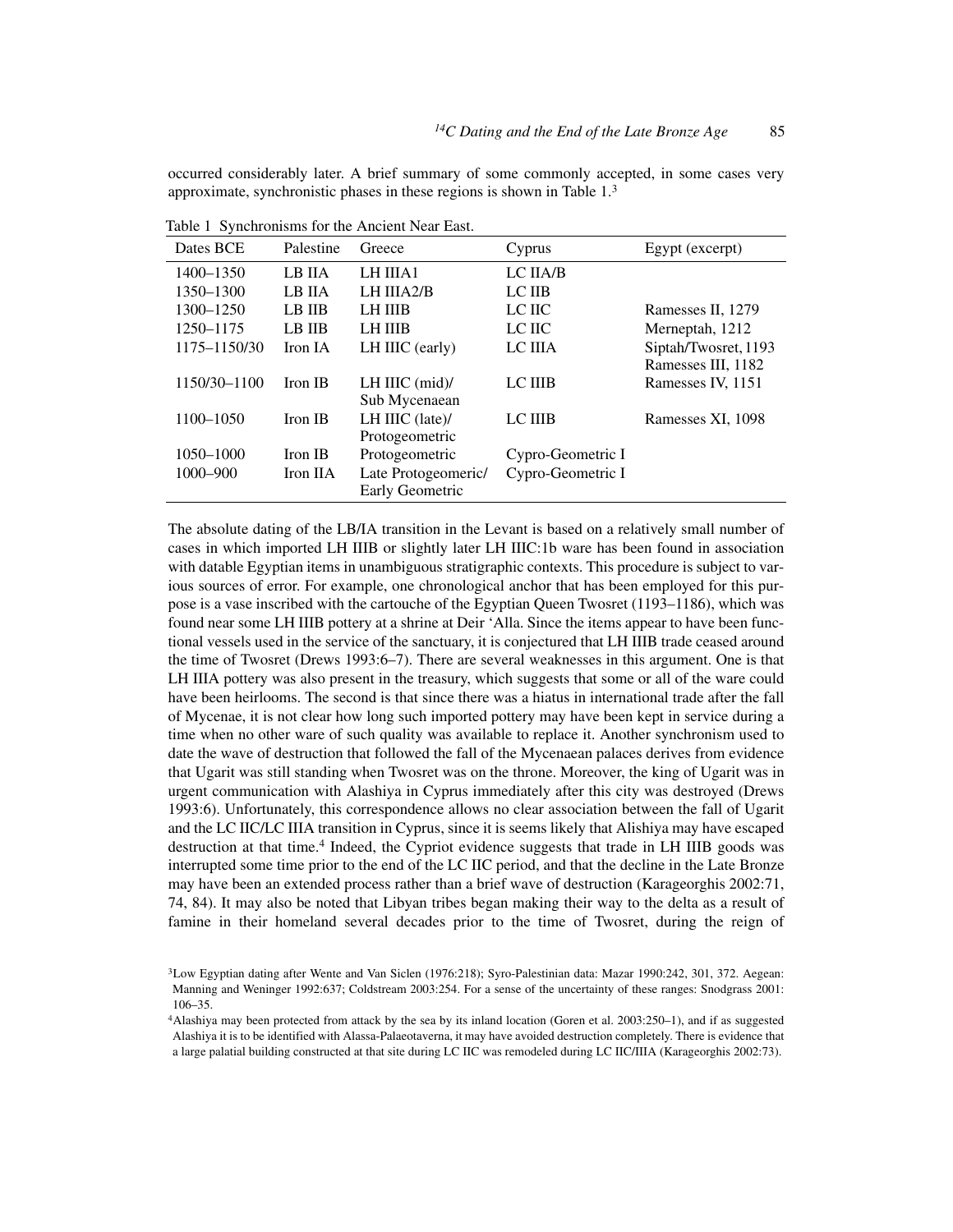Ramesses II (1279–1212). These invaders were later joined by groups of marauding Sea Peoples during the reign of Merneptah (1212–1202; Faulkner 1975:233–4) at a time roughly contemporary with the evidence of destruction in Mycenae. If these examples of piracy are an indication of a general breakdown in maritime law and order, it is possible that trade in LH IIIB materials could have ceased as early as ~1220–1210. Another anchor used to establish these transitions involves the appearance of Mycenaean LH IIIC:1b pottery in the Levant during the first decade of Ramesses III (1175). This synchronism cannot, however, be used to precisely define the end of the LH IIIB/IIIC transition because the duration of the intermediate LH IIIC:1a phase is unknown. For these reasons, production and trade in LH IIIB pottery could have ceased 2 or more decades prior to the destruction of Ugarit some 40–50 yr prior to the arrival of the Philistine IIIC:1b pottery during the first decade of Ramesses III.

The objective of this article, therefore, is to explore whether  $14C$  dating can determine whether the cessation of LH IIIB trade and the arrival of the Philistines in the Levant occurred closer to the Conventional or ULC dating range for these events. These alternatives are illustrated in Table 2.

| Table 2 Alternate chronological options (all dates BCE). |              |             |                |  |  |
|----------------------------------------------------------|--------------|-------------|----------------|--|--|
|                                                          | Mycenae      | Cyprus      | Syro-Palestine |  |  |
|                                                          | LH IIIB/IIIC | LC IIC/IIIA | LB/IA          |  |  |
| High Egyptian                                            | 1245–1225    | 1235-1225   | 1200           |  |  |
| Low Egyptian                                             | 1220-1200    | 1210-1200   | 1175           |  |  |
| Ultra-low                                                | 1145-1125    | 1125        | 1100           |  |  |
|                                                          | Mycenae      | Cyprus      | Syro-Palestine |  |  |
|                                                          | LH IIIB/IIIC | LC IIC/IIIA | LB/IA          |  |  |

Table 2 Alternate chronological options (all dates BCE).

Before proceeding, it should be noted that the Ultra-low chronology arises as the consequence of suggested dynastic overlap in Egypt and Mesopotamia during the 10th century BCE, and thus only affects dating prior to about 1000 BCE. During the 1st millennium, the Ultra-low chronology does not deviate from the Conventional chronology, which derives from historical sources such as kinglists, the continuous Assyrian eponym canon, and ceramic typology.

## **SOURCES OF ERROR**

It is necessary to pay attention to a number sources of error that are known to affect the interpretation of radiometric data. Four factors that are of particular importance are "Old Wood," Context, Calibration, and Analytical methodology.

- 1. Old Wood: Very often the only wood that survives the passage of time is from the center of large trees, and in many cases both the age of the tree when it was felled and the length of time the timber had been in place prior to being preserved is uncertain. Thus, a piece of wood might be centuries older than other material with which it was found, particularly if it had been reused in construction. Although the importance of short-lived samples is emphasized in more recent publications, the interpretation of some earlier data appears to have been affected by this phenomenon.
- 2. Context: The relationship between the carbonaceous material and the context in which it was found is obviously of crucial importance. Not only should the samples have clear and unambiguous provenance, but the relationship of the items to chronologically well-defined objects, such as distinctive pottery or inscriptions, must be secure. Samples not sealed before discovery or retrieved from dumps are to be avoided, and small items such as seeds, which are capable of migrating between layers, should be considered suspect (Finkelstein and Piasetzky 2003b:284).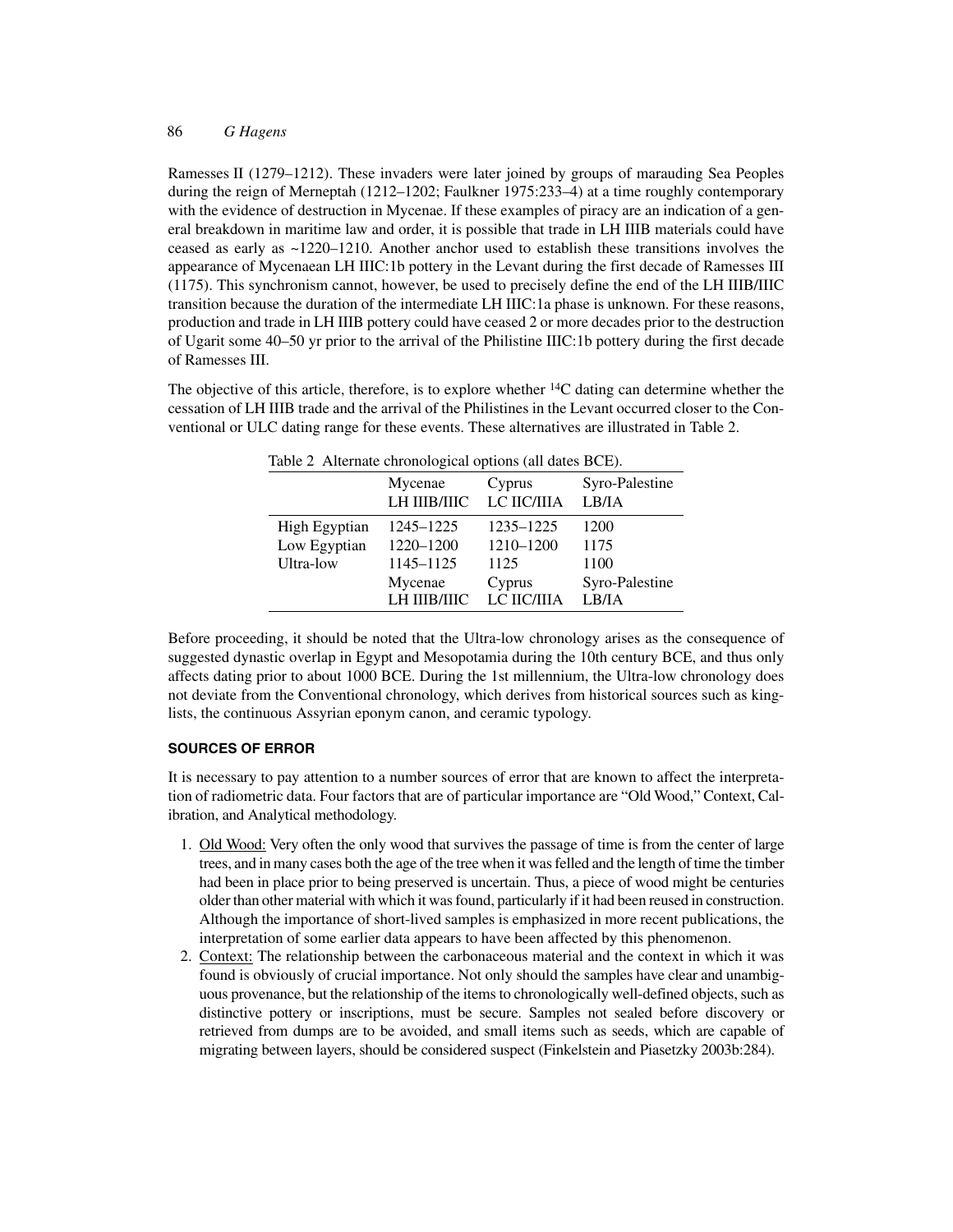- 3. Interpretation of the calibration curve: In spite of numerous improvements in the development and utilization of  $^{14}C$  calibration curves in recent years, significant statistical challenges remain. Of relevance is the fact that between ~3000–2900 BP, the period of interest here, the curve exhibits a nearly flat slope interspersed with sharp peaks. Consequently, even perfect samples within this range yield calibrated error ranges of more than a century.<sup>5</sup>
- 4. Analytical methodology: The possibility exists that variations between testing laboratories may introduce a source of error. This is illustrated in Table 3, in which the results of 3 different samples of grain originating in the same location the Iron II Stratum V at Tel Rehov were analyzed at 3 different laboratories. The average 14C dates shown to within 1 standard deviation appear to exhibit statistically significant differences when weighted, although this significance does disappear if the data are not weighted.

| Laboratory         | Analytical equipment                   | Average ( $nr$ of tests) <sup>a</sup> | Calendar range |
|--------------------|----------------------------------------|---------------------------------------|----------------|
| Weizmann (Rehovot) | Liquid scintillation counter           | $2708 \pm 64(9)$                      | 920–800        |
| Univ. of Arizona   | Accelerator mass<br>spectrometry (AMS) | $2753 \pm 50(8)$                      | 970–830        |
| Groningen          | Proportional gas counting              | $2788 \pm 18$ (2)                     | 975–905        |
| $9N_{1-4}$ $1.4.1$ |                                        |                                       |                |

|  | Table 3 Interlaboratory comparison (Mazar 2004:33). |  |  |  |
|--|-----------------------------------------------------|--|--|--|
|--|-----------------------------------------------------|--|--|--|

Not weighted.

These variances are being subjected to an ongoing investigation, and the preliminary results do suggest that there is no statistically significant difference between the results obtained by these laboratories, in spite of slightly different methods of sample preparation and analytical hardware (Boaretto et al. 2005). These observations are a cautionary reminder of the dangers of utilizing error ranges of 1 standard deviation.

# **REVIEW**

This review will be restricted to the examination of radiometric data chronologically close to the Late Bronze and Iron I periods in the Aegean, Cyprus, and Syro-Palestine. It will not extend to the Iron II period both because the ULC hypothesis primarily applies to the late Bronze and Iron I periods, and also because such material is well covered in the literature pertaining to the Low Iron II debate. In this article, 14C ages have been converted to calendar years using the IntCal 2004 (Reimer et al. 2004) and OxCal v3.10 calibration programs (http://www.rlaha.ox.ac.uk/O/oxcal.php). Unless otherwise stated, all probability ranges are 68.2% and dates are BCE. Because some primary data was absent from the references cited, not all averages shown are weighted.

### **Greece and the Aegean**

In an article written in direct response to the chronological proposal of James et al. (1991), Manning and Weninger (1992) reviewed a number of  ${}^{14}$ C determinations from Late Bronze Age contexts in Greece and the Aegean. Unfortunately, much of the data derives from constructional timbers and is thus compromised by the presence of old wood. Although difficult to quantify, this influence is everpresent when determinations are carried out on long-lived species. One example, which may, however, be used to illustrate the magnitude of this effect, derives from the Late Minoan II period in Knos-

<sup>&</sup>lt;sup>5</sup>The OxCal v3.10 calculation for a <sup>14</sup>C date of 2950  $\pm$  0 BP yields ranges of 1210–1125 BCE at 68.2% and 1260–1120 BCE at 95.4% probability.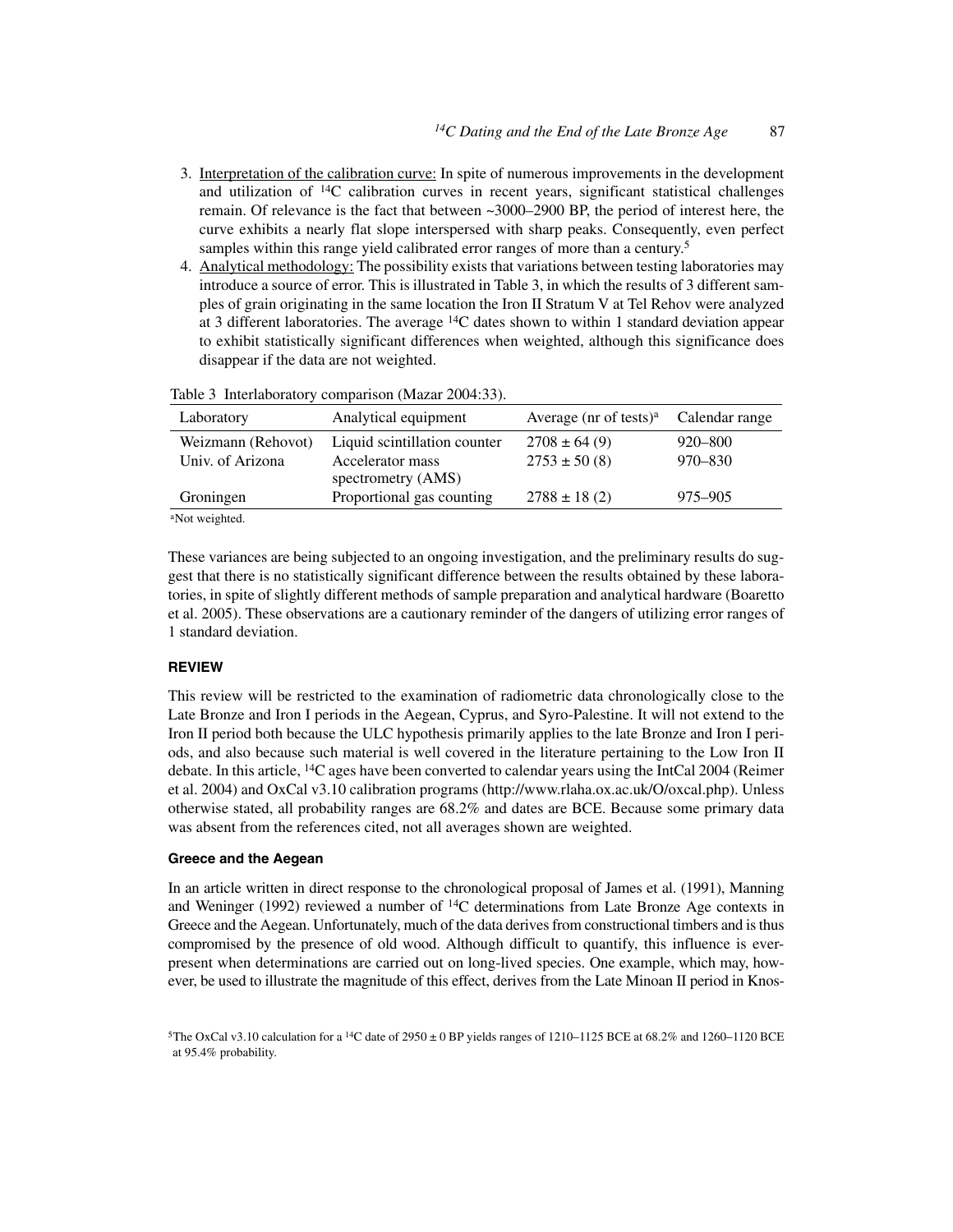sos, Crete. As shown in Table 4, comparison of 2 sets of data derived from long-lived charcoal and short-lived barley samples from the same context during the LM II period suggests that the charcoal was almost 2 centuries older than the barley (Manning and Weninger 1992:661).

Table 4<sup>14</sup>C dates from the Crete LM II period.

| Sample            | ${}^{14}C$ date BP | Calibrated, BCE |
|-------------------|--------------------|-----------------|
| Charcoal (Hv-)    | $3300 \pm 65$      |                 |
| Charcoal (Hv-)    | $3250 \pm 95$      |                 |
| Charcoal (Hv-)    | $3365 \pm 50$      |                 |
| Charcoal average  | $3305 \pm 58$      | 1670–1510       |
|                   |                    |                 |
| Barley (OxA-2096) | $3070 \pm 70$      |                 |
| Barley (OxA-2096) | $3190 \pm 65$      |                 |
| Barley (OxA-2096) | $3220 \pm 65$      |                 |
| Barley average    | $3160 \pm 79$      | 1530–1310       |

Another indication of old-wood contamination derives from Pylos. Analyses of 4 samples from constructional beams found in the palace, which is believed to have been constructed around the LH IIIA/IIIB transition, yielded an average  ${}^{14}C$  date of 3322  $\pm$  103 BP (Manning and Weninger 1992: 653–4, 663). This converts to a calibrated dating range of 1740–1490 BCE, which is several centuries higher than the Conventional mid-14th century dating of this phase transition.

Another illustration is found in a series of analyses of constructional timbers from a number of archaeological layers spanning the LH IIIA and Geometric periods at Kastanas. These data are summarized in Table 5 (Manning and Weninger 1992:645, 648, 661).

| Phase | Period         | Conventional | ${}^{14}C$ date BP | Samples        | Calibrated |
|-------|----------------|--------------|--------------------|----------------|------------|
| 18    | LH IIIA        | 1400-1350    | $2860 \pm 60$      |                | 1130-930   |
| 17    | <b>LH IIIA</b> | 1400-1350    | $3180 \pm 55$      |                | 1510-1405  |
| 16    | <b>LH IIIB</b> | 1350-1200    | $3136 \pm 17$      | 9              | 1435-1405  |
| 14    | <b>LH IIIB</b> | 1350-1200    | $3121 \pm 24$      | 5              | 1435-1385  |
| 13    | LH IIIC        | 1200-1050    | $2949 \pm 29$      | 4              | 1260-1120  |
| 12    | LH IIIC        | 1200-1050    | $2982 \pm 15$      | 9              | 1270-1130  |
| 11    | <b>LH IIIC</b> | 1200-1050    | $2965 \pm 45$      | $\mathfrak{D}$ | 1270-1110  |
| 10    | Protogeometric | 1050-900     | $2920 \pm 46$      | 1              | 1210-1040  |
| 10    | Protogeometric | $1050 - 900$ | $2860 \pm 65$      | 1 <sup>a</sup> | 1130-920   |
| 9     | Protogeometric | 1050-900     | $2980 \pm 50$      | 1              | 1300-1120  |
| 8     | Protogeometric | 1050-900     | $2952 \pm 33$      | 3              | 1260-1120  |

Table 5 14C dates from Kastanas.

aShort-lived chestnut.

Although Manning and Weninger (1992:643–50) attempted to organize these data by estimating the time differences between the strata by a process they call "archaeological wiggle matching," the correlation between the layer numbers and  $^{14}C$  date is far from perfect. The fact that most of the ranges are higher than the Conventional dates raises suspicion about the old-wood factor, a concern which appears to be confirmed by the difference in values provided by long- and short-lived species in Layer 10. The authors recognize, and attempt to deal with, the old-wood problem by making the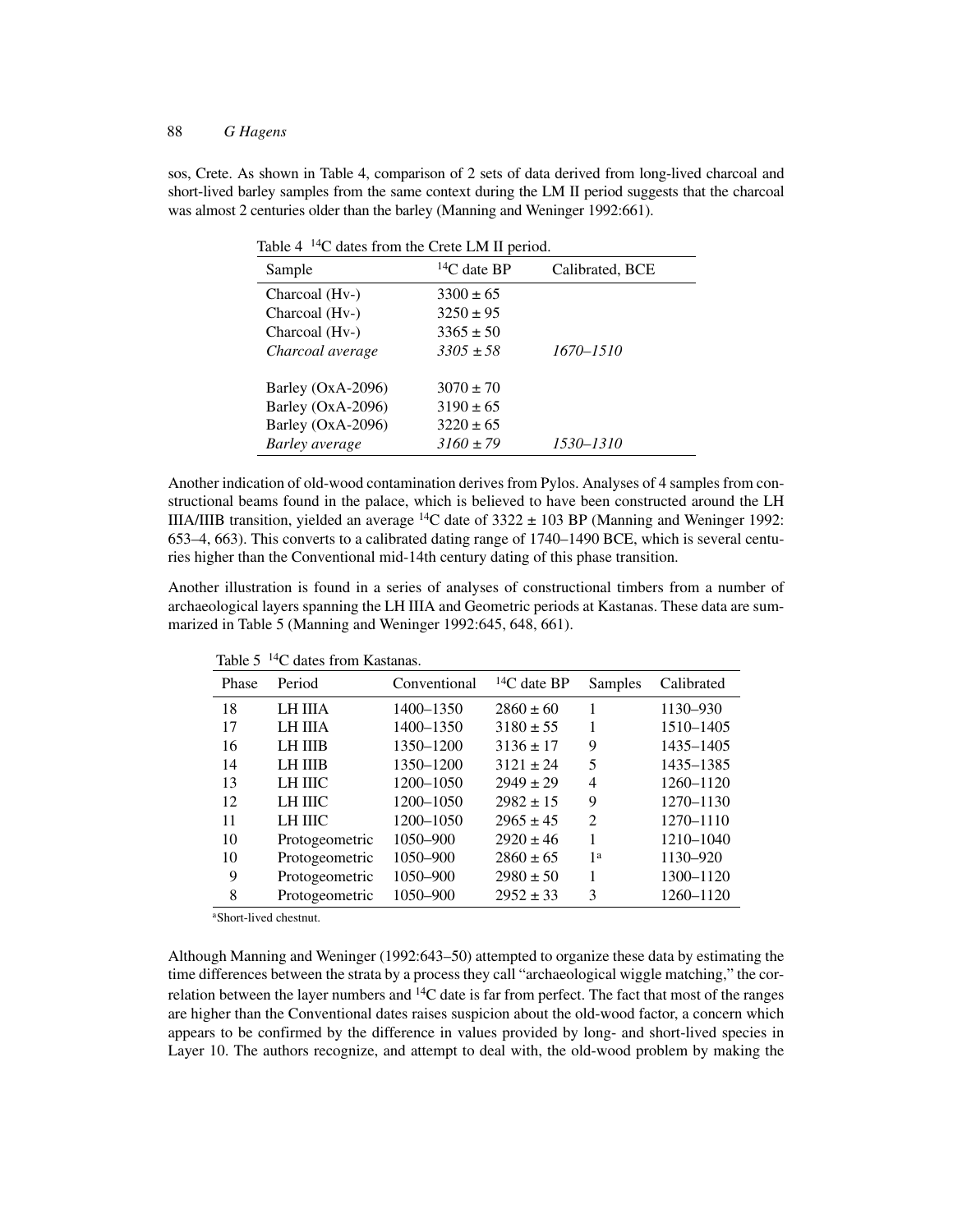arbitrary assumption that construction wood may be " $50 \pm 50$  years older than its context of cultural employment" (Manning and Weninger 1992:648). In spite of that, it is clear that these data are incapable of resolving the chronology of these periods to the degree of accuracy required in this exercise.

Table 6 contains a summary of data derived from different strata at Assiros. Although the authors make some effort to rationalize the data, the main point of interest appears to be the very low correlation between <sup>14</sup>C dates and the commonly accepted dating of the periods.<sup>6</sup>

| 1400 V | $\sim$ agos nom <i>i</i> issues. |                    |            |              |           |
|--------|----------------------------------|--------------------|------------|--------------|-----------|
| Phase  | Period                           | ${}^{14}C$ date BP | Calibrated | Conventional | ULC.      |
|        | MBA?                             | $2930 \pm 55$      | 1260-1040  | about 1500   | 14th cent |
|        | Pre-Mycenaean                    | $2960 \pm 40$      | 1260-1120  | about $1450$ | 14th cent |
| 11     | LH IIIA                          | $2840 \pm 45$      | 1060-920   | 1400-1300    | 1330-1230 |
| 8      | LH IIIB                          | $2930 \pm 50$      | 1260-1050  | 1300-1200    | 1230-1130 |
| 7      | LH IIIB/C                        | $2940 \pm 80$      | 1270-1020  | 1270-1150    | 1200-1080 |
| 6      | Late LH IIIC                     | $2900 \pm 70$      | 1220-990   | 1220-1100    | 1150-1050 |
|        |                                  |                    |            |              |           |

Table 6 <sup>14</sup>C dates from Assiros.

This series exhibits extremely poor correlation between the stratigraphic context and radiometric calendar age of the samples. In most cases, the calibrated dates are significantly lower than both the Conventional and ULC models, but closer to the latter. To provide one illustration, the results from the LH IIIB/C Phase 7 (Figure 1) yield a wide probability range that embraces both the Conventional (about 1220–1180) and ULC (1150–1110) chronological models in spite of the presence of old wood.



Figure 1 Assiros, Phase 7

6After Manning and Weninger 1992:639–42, 660; and recent revisions in http://artsweb.bham.ac.uk/aha/kaw/Assiros/ stratchron.htm.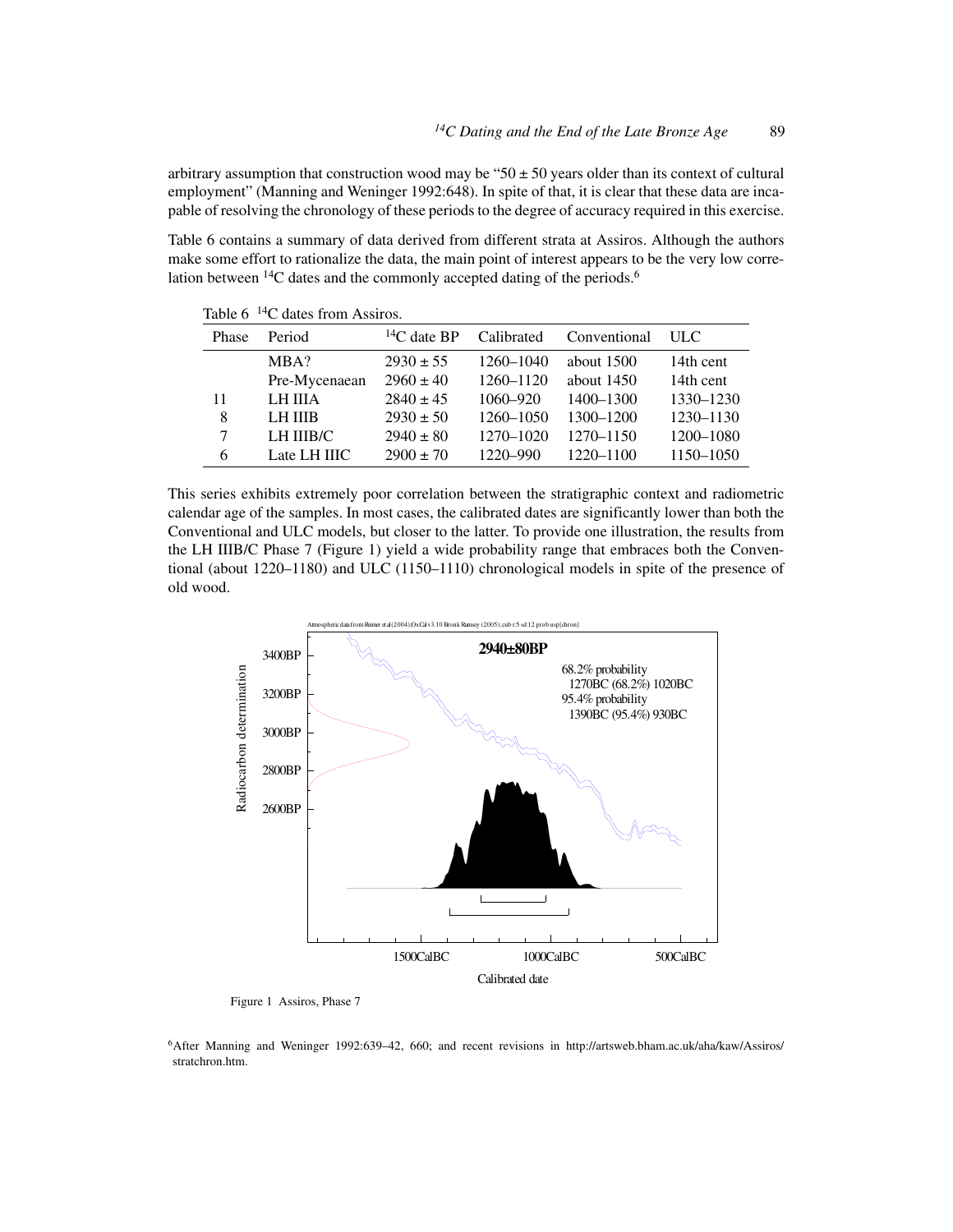The 14C dates from LH IIIB strata at Mycenae (see Table 7) also reveal wide calibrated ranges (Manning and Weninger 1992:652, 662). Since all but one derive from constructional material, the nonquantifiable influence of old wood must again be acknowledged, but as was the case with previous examples from Assiros, interpretation of these data is also hampered by the uncertainty of context. In spite of these problems, a comparison of the Conventional and ULC dates reveals that the radiometric values overlap both chronological models.

| Context              | Sample   |               |           | $^{14}C$ date BP Calibrated Conventional | - ULC      |
|----------------------|----------|---------------|-----------|------------------------------------------|------------|
| 'Mycenaean'          | Charcoal | $2873 \pm 57$ | 1130–930  | 1350–1200?                               | 1280-1130? |
| Mid LH IIIB building | Charcoal | $2974 \pm 49$ | 1300-1120 | ~1300                                    | ~1230      |
| Mid LH IIIB building | Charcoal | $3035 \pm 65$ | 1400-1210 | ~1300                                    | ~1230      |
| Mid LH IIIB building | Charcoal | $2948 \pm 49$ | 1260-1050 | ~1300                                    | ~1230      |
| 'Mycenaean'          | Charcoal | $2961 \pm 50$ | 1290-1080 | 1350-1200?                               | 1280-1130? |

Table 7<sup>14</sup>C dates from Mycenae.

It is evident that the predominance of old wood in the samples combined with the uncertain context of many of the examples significantly compromises the chronological validity of nearly all the data presented by Manning and Weninger. Although these authors did provide a few examples from short-lived species, these unfortunately suffer from very large standard deviations. Thus, a sample of wheat from the final LH IIIC destruction of the granary at Mycenae gave a  $^{14}$ C age of 2970  $\pm$  130 BP (1380–1020 calibrated), which encompasses both the Conventional (1170–1150) and ULC dating of this event (1100–1080 BCE) (Manning and Weninger 1992:662). Similar results were obtained from analyses of carbonized figs from Midea.7 In order to eliminate the influence of old wood, the following sections will only examine results derived from short-lived specimens.

#### **Cyprus**

Excavations in the Maroni Valley have yielded a number of 14C dates from coastal sites that were suddenly abandoned sometime before the Cyprus-wide end of the LC IIC. Results obtained from analysis of short-lived olive seeds from the final use horizon of buildings at Vournes and Tsaroukkas in the Maroni area are shown in Table 8. Items from poorly defined contexts involving collapse, abandonment, and dumping are not included (Manning et al. 2001:331, 334).

| Sample    | Calibrated range                                                                                                         |
|-----------|--------------------------------------------------------------------------------------------------------------------------|
| KN-4647   | 1270-1120 (67.3%)                                                                                                        |
| Ox A 8265 |                                                                                                                          |
| Ox A 8266 |                                                                                                                          |
| Ox A 8267 |                                                                                                                          |
| OxA-8324  |                                                                                                                          |
|           | 1260–1240<br>$(6.1\%)$                                                                                                   |
|           | $1220 - 1120(62.1\%)$                                                                                                    |
|           | ${}^{14}C$ date BP<br>$2969 \pm 44$<br>$2960 \pm 35$<br>$2985 \pm 35$<br>$2940 \pm 35$<br>$2930 \pm 40$<br>$2954 \pm 24$ |

 $Table 8$  14C dates from Me

<sup>7</sup>Figs from the LH IIIB destruction layer at Midea had <sup>14</sup>C ages of 2935  $\pm$  70 and 3005  $\pm$  100 BP (Manning and Weninger 1992: 662), which convert to 1200–1040 and 1400–1120 BCE, respectively.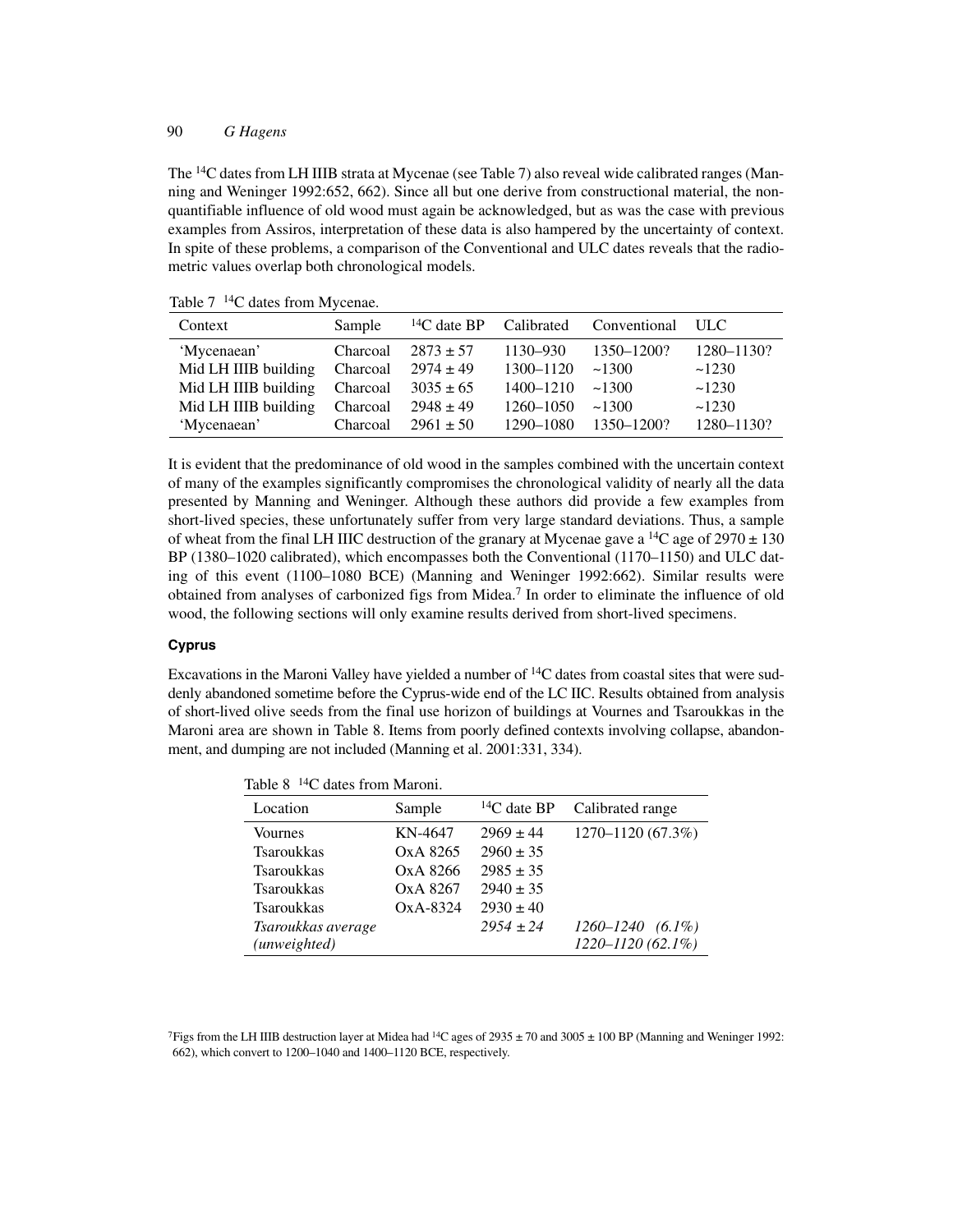The calibrated distribution derived from the average of the Tsaroukkas data shown in Figure 2 appears to favor a 12th century dating range for the destruction of that site.



Figure 2 Maroni Tsaroukkas average

It is not certain how much time elapsed between the abandonment of the Maroni sites and the Cyprus-wide end of the LC IIC period. If occupation had ceased at about the same time that piratical Sea Peoples began raiding the Egyptian delta early in the reign of Merneptah, the Conventional dating would have been  $\sim$  1210, with the equivalent date of the ULC model being  $\sim$  1140 BCE. The Conventional and ULC dates lie in the upper and lower ranges of the calibrated probability distribution.

Radiometric determinations were also obtained from the remains of a basket from a house in Apliki Karamallos, which is believed to have been destroyed sometime after the Maroni sites were vacated. The results are shown in Table 9 (Manning et al. 2001:332).

| Table 9 <sup>14</sup> C dates from an Apliki basket. |                    |                |  |  |
|------------------------------------------------------|--------------------|----------------|--|--|
| Sample                                               | ${}^{14}C$ date BP | Calibrated BCE |  |  |
| AA 33440                                             | $2990 \pm 55$      |                |  |  |
| AA 33441                                             | $2960 \pm 60$      |                |  |  |
| AA 33442                                             | $3015 \pm 55$      |                |  |  |
| AA 33443                                             | $3050 \pm 55$      |                |  |  |
| AA 33444                                             | $2955 \pm 55$      |                |  |  |
| Average (weighted)                                   | $2995 \pm 21$      | 1310–1130      |  |  |

The calibrated dating of the weight average of these 5 sets of data reveals a wide 13th century dating range (Figure 3).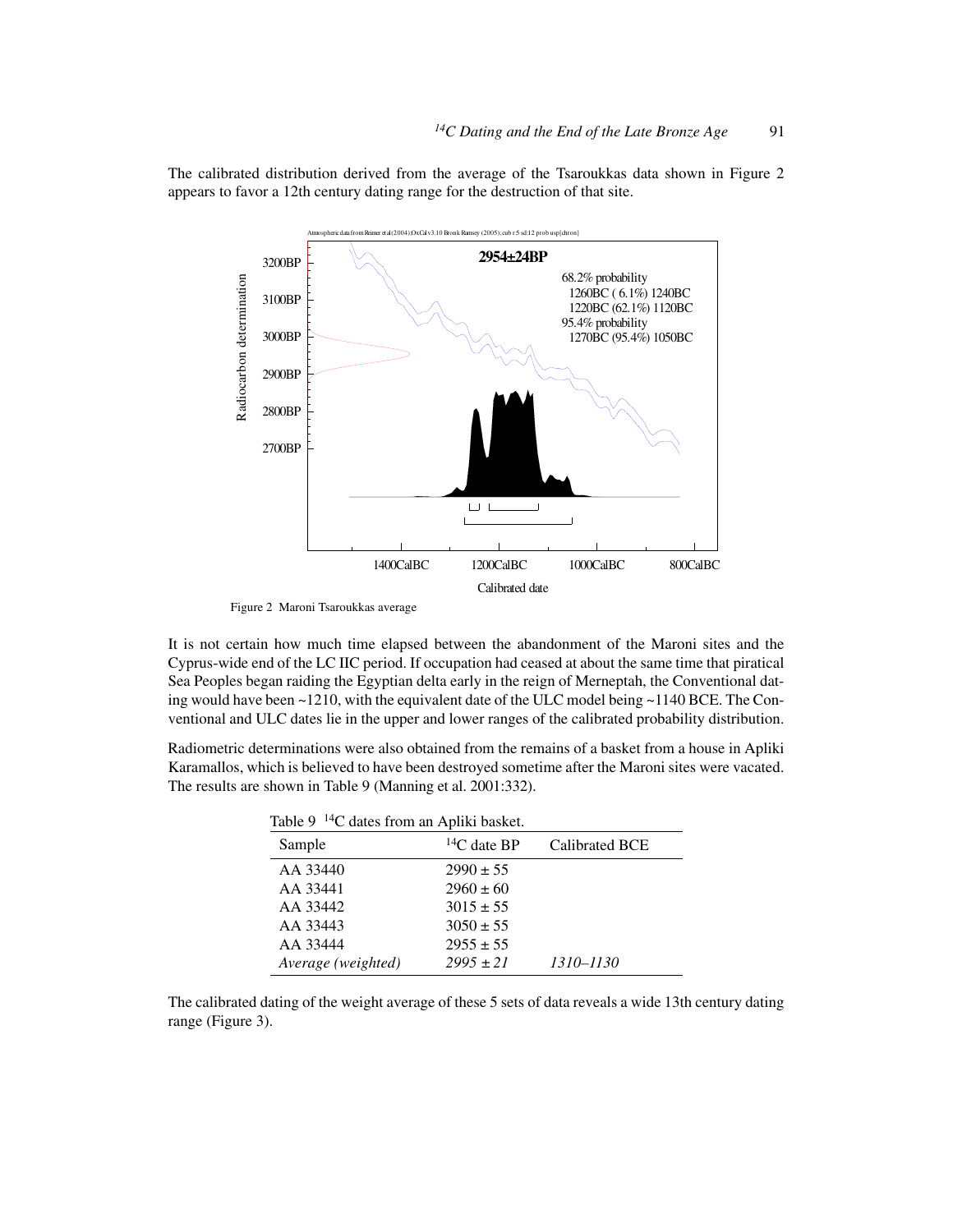

Figure 3 Apliki basket

Since the context of the Apliki basket is considered to be historically later than the Maroni sites, the apparent higher value requires explanation. The authors note that the branches of the basket appear to have less than 5 year's growth, so the variance cannot be attributed to old wood. It is, however, possible that the basket may have been in existence for some decades before the building was destroyed. This suggestion is reinforced by results obtained from hulled barley from the LC IIC/IIIA transition at Apliki shown in Table 10 (Manning et al. 2001:332).

| Sample               | ${}^{14}C$ date BP | Calibrated date BCE                         |
|----------------------|--------------------|---------------------------------------------|
| AA 33450             | $2990 \pm 45$      |                                             |
| AA 33451             | $2960 \pm 45$      |                                             |
| AA 33452             | $2930 \pm 60$      |                                             |
| AA 33452A            | $2945 \pm 50$      |                                             |
| AA 33453             | $2960 \pm 50$      |                                             |
| AA 33454             | $2955 \pm 65$      |                                             |
| Average (unweighted) | $2956 \pm 20$      | $1260 - 1240$ (6.3%); $1220 - 1120$ (61.9%) |
|                      |                    |                                             |

Table 10<sup>14</sup>C dates from Apliki barley.

The calibrated distribution illustrated in Figure 4 appears to support the earlier evidence from Maroni that the LC IIC/LC IIIA transition probably occurred during the 12th rather than the late 13th century BCE.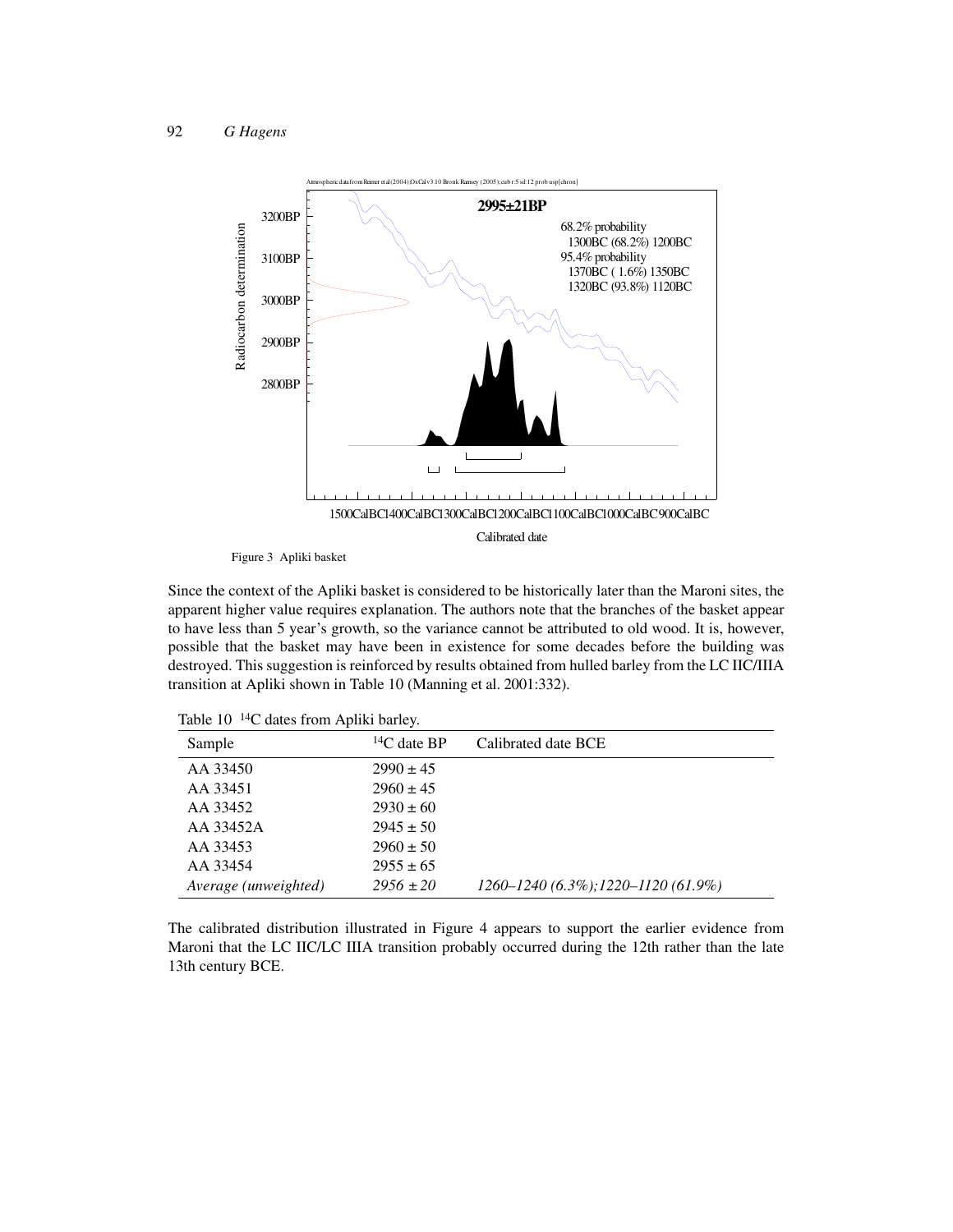

Figure 4 Apliki barley

### **Syro-Palestine**

The quantity of <sup>14</sup>C data available from LBA and early Iron strata in Syro-Palestine is quite sparse. I will here review results obtained from the analysis of short-lived material from 3 locations in that region: Dor, Beth Shean, and Tel Rehov.

## Dor

A significant quantity of 14C data has recently appeared from well-defined stratifigraphic contexts at this important archaeological site on the Levantine coast. One of the key transitions during the Iron I period at Dor is a massive burnt layer that ended the contemporary phases B1/12 and G/9 layers in Phase Ir 1a(l), a sub-section of the conventional Iron IB period (Gilboa and Sharon 2003: 55). It has been suggested that this destruction ended the occupation of that site by one of the Sea Peoples known as the Sikils (Stern et al. 1997:52); and on the basis of comparative ceramic typology, the B1/12 and G/9 phases have been dated to approximately 1120–1090/1050 BCE (Gilboa et al. 2003:55; 2004:40). According to the ULC chronology, these phases would have existed between 1050 and 1020 BCE. Seven 14C analyses of charcoal samples from phases B1/12 and G/9 yielded an average value of  $2806 \pm 69$  BP (Sharon 2001:346), 1050–840 BCE calibrated (Figure 5). In spite of the possibility that the charcoal samples may have contained old wood, this range is significantly lower than the Conventional dating and lies within the ULC range.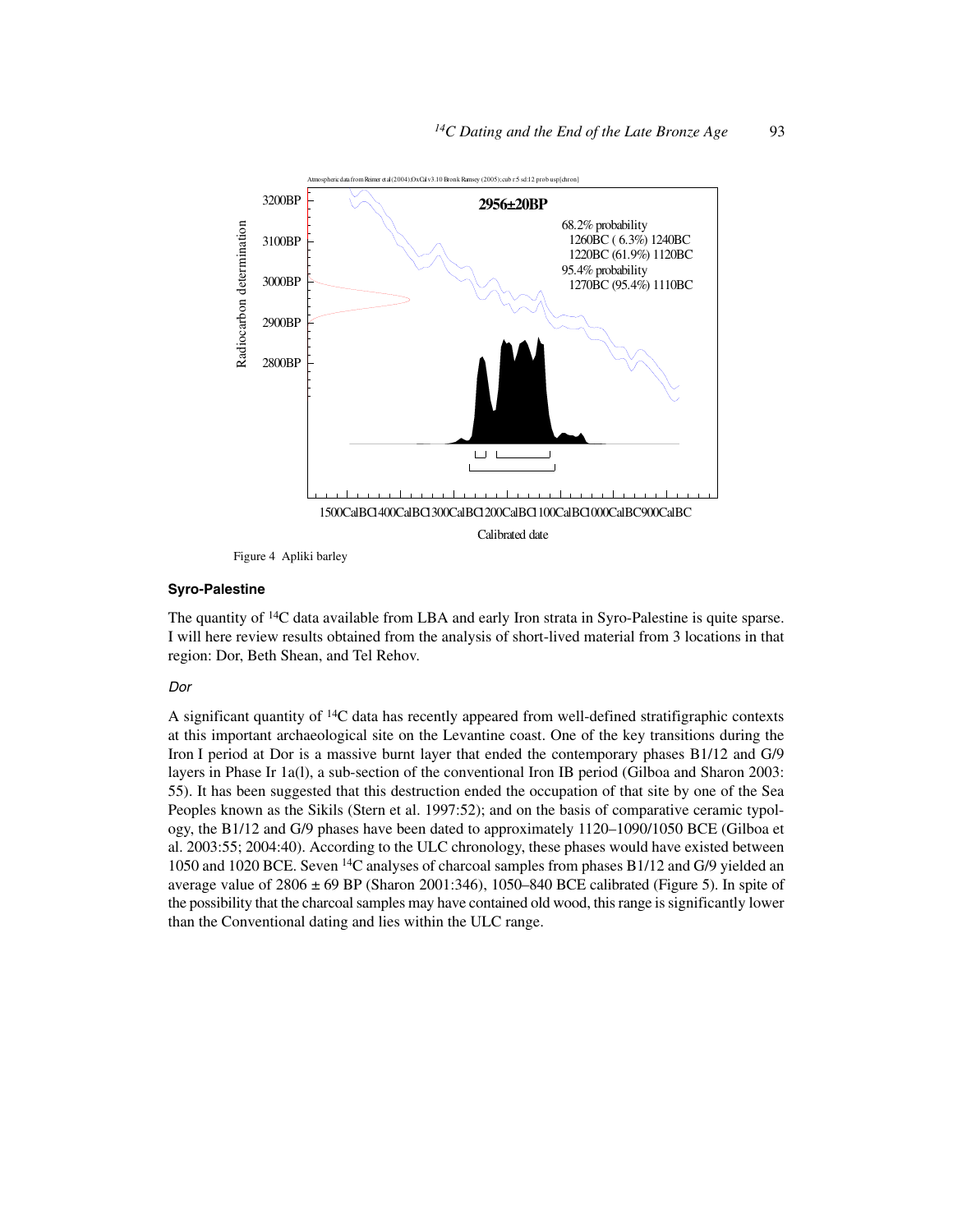

Figure 5 Dor phases B1/12–G/9

On the basis of comparative stratigraphy, Gilboa and Sharon assign the Late Iron IB (or Ir 1a/b and Ir 1b) phases G/8, G/7, D2/10, and D2/9 a Conventional range between 1090–1000/980 BCE (2003: 55). The ULC model would lower this to 1020–10th century. The 14C dates from these phases shown in Table 11 appear to support the lower chronology.

| Phase |               | $^{14}$ C date BP Calibrated range               | Conventional  | ULC.                |
|-------|---------------|--------------------------------------------------|---------------|---------------------|
| G/8   | $2850 \pm 40$ | $1110 - 1100$ $(1.6\%)$ ,<br>$1080 - 930(66.6%)$ | 1090-1070     | 1020-1000           |
| G/7   | $2795 \pm 40$ | $1005 - 900$                                     | 1050-1000/980 | $980 - 10$ th cent. |
| D2/10 | $2792 \pm 40$ | 1010-900                                         | 1050-1000/980 | 980–10th cent.      |
| D2/9  | $2725 \pm 30$ | $900 - 835$                                      | 1050-1000/980 | 980–10th cent.      |

Table 11 Dor Iron Age strata (Sharon 2001:346).

Note that although most these data were derived from charcoal that may have represented long-lived species, intercomparison with some analyses of olive pits suggests that old wood was not a significant factor (Gilboa and Sharon 2003: Table 22, RT-2960; 2961).

#### Beth Shean

The last Egyptian occupational phase at Beth Shean, Stratum Lower VI, commenced shortly after the Late Bronze/Iron Age transition. The precise date at which this phase emerged is not clear, but it does appear to have been a fairly peaceful development of the previous Stratum VII and could have involved local phased construction. The excavators found small amounts of charred wheat in a small room in Area N, Level 4 of Stratum VII. On the basis of pottery finds at that location, Mazar (1997b:69–70) speculated that the building had been destroyed towards the end of the 19th dynasty, possibly during the reign of Merneptah (1212–1202). Analysis of 3 samples of this grain yielded an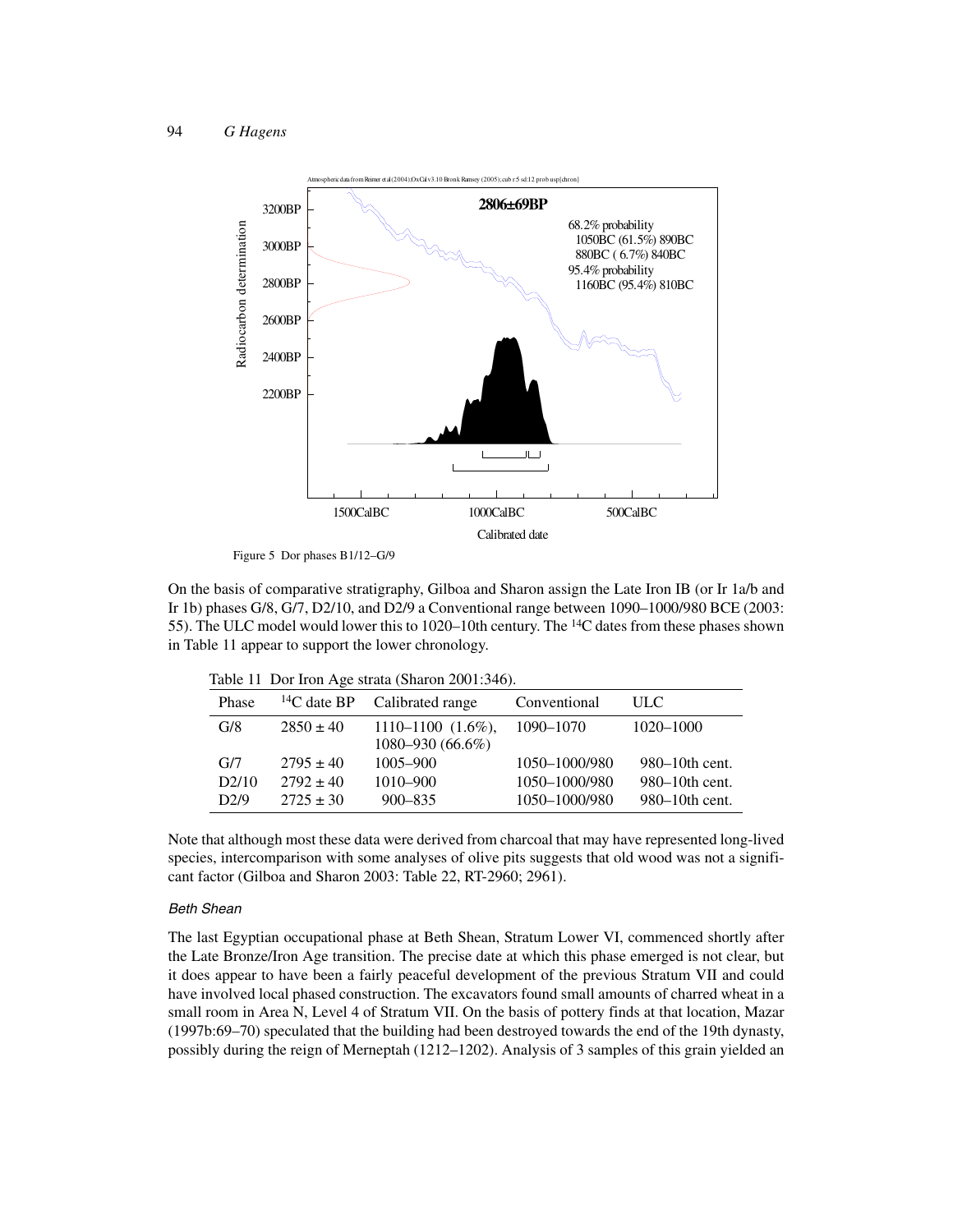average <sup>14</sup>C age of 2950  $\pm$  15 BP (Mazar and Carmi 2001:1334), which yields a calibrated range of 1210–1125 BCE. As illustrated in Figure 6, this range lies between the Conventional (1212–1202) and ULC (1140–1130) dating of Merneptah.



Figure 6 Beth Shean N/4

An assembly of charred linen seeds and grains was found in a small bin located within Stratum S-3, which with the earlier S-4 represents the last phase of the Egyptian presence at Beth Shean, Stratum Lower VI (Mazar 1997b:69–70). Although the commencement and termination of these phases is somewhat uncertain, some of the buildings were erected during the reign of Ramesses III (1182– 1151), and the presence of small quantities of Mycenaean IIIC ware within S-4 places them after the cessation of the LH IIIB period. Since the final destruction of Stratum Lower VI is believed to have occurred some time between the reigns of Ramesses IV to VIII, Levels S-4/S-3 would have a Conventional dating range from ~1180–1150/30 BCE. Analysis of 4 samples of grain from S-3 yielded an average <sup>14</sup>C value of 2940  $\pm$  15 BP (Mazar and Carmi 2001:1335), which converts to a calendar range of 1210–1120 BCE. If these samples date from the time that S-3 was destroyed, these values appear to be closer to the Conventional dating range of this event (1150–1130). However, the commencement of the constructional phase S3 is not clearly defined, and the close similarity to the date of the previous N-4 sample (2950  $\pm$  15 BP) suggests that this particular assemblage may have derived from earlier in the duration of this period, which according to the ULC would have been from ~1110–1080/60 BCE.

#### Tel Rehov

Tel Rehov is a 10-hectare mound located in the center of Beth Shean Valley, south of the Sea of Galilee. Recently, some of the radiometric data from Tel Rehov has been subjected to close scrutiny in an attempt to resolve some of the questions relating to the Low Iron II chronology, with particular attention being paid to variances between analytical results from different laboratories (see Table 3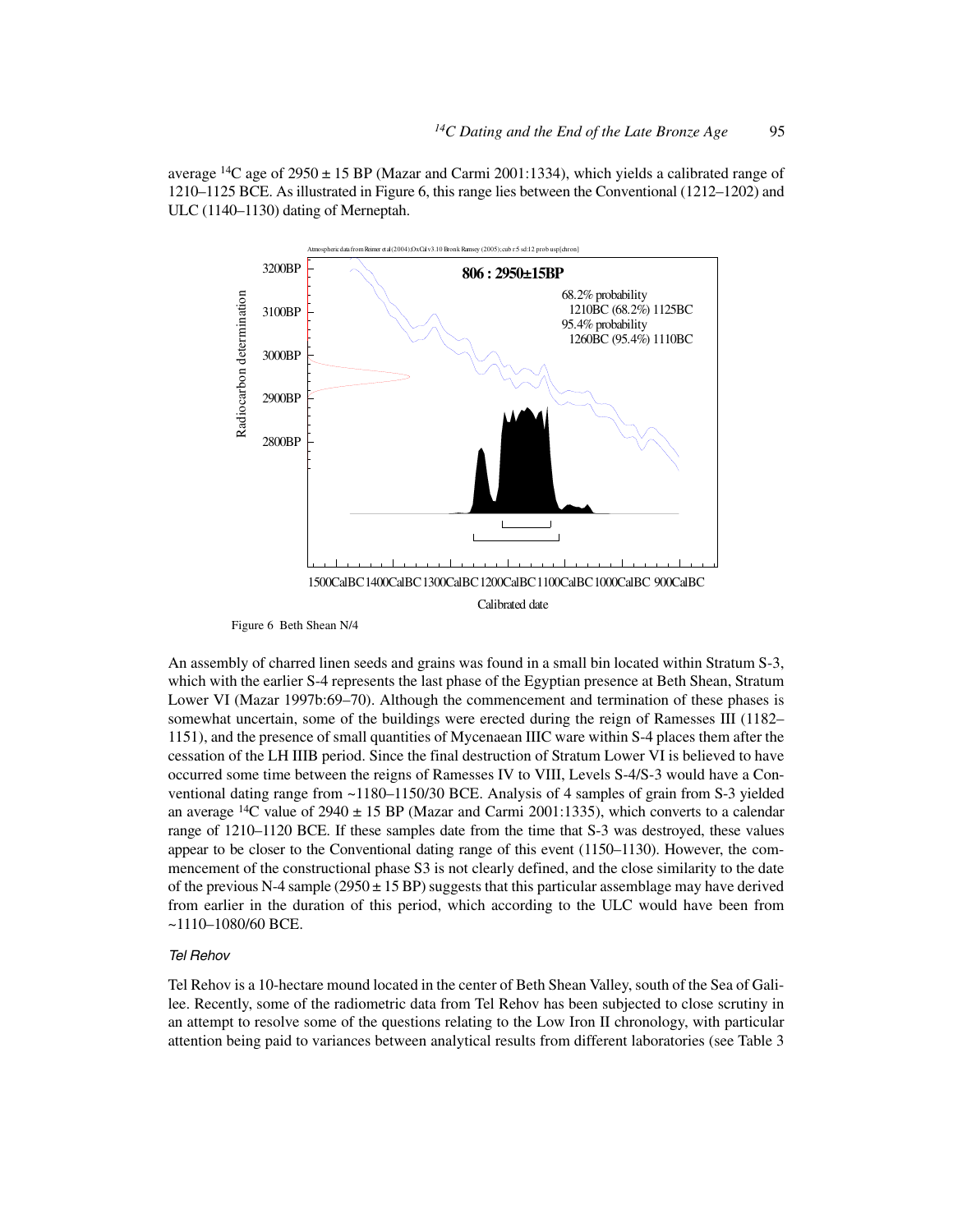above). Although rather few determinations are available from the earlier Iron I period, there are sufficient data to test the Ultra-low chronology hypothesis.

*Stratum VII/D6.* Stratum VII at Tel Rehov embraces the Late Bronze, Iron I and II periods, i.e. from before the time of Ramesses III until the United Hebrew Monarchy. Local phase Stratum VII/ D6 is assumed to be roughly equivalent to Beth Shean VII and/or Lower VI, and thus probably commenced before the Late Bronze/Iron Age transition and had a duration, according to the Conventional chronology, of  $\sim$ 1220/1200 to 1150/1130, or an ULC range of  $\sim$ 1140–1070. Unlike Beth Shean, however, there are no clear markers, such as inscribed Egyptian objects to anchor the range of this phase. Table 12 contains a summary of several sets of analyses of short-lived samples from Stratum VII/D6.

Table 12 14C dates from Tel Rehov, Stratum VII/D6.

| Source                                           | Material  | ${}^{14}C$ date BP                                            |
|--------------------------------------------------|-----------|---------------------------------------------------------------|
| Mazar and Carmi 2001:1336                        | Olive pit | $2685 \pm 40$                                                 |
| Mazar 2004:32                                    | Grain     | $2920 \pm 30$ , $2950 \pm 50$ , $2935 \pm 45$ , $2880 \pm 30$ |
| Bruins et al. (2003, TableS1), Lower             |           | Olive pits $2880 \pm 30, 2935 \pm 45$                         |
| Bruins et al. (2003, Table S1), Upper Olive pits |           | $2920 \pm 30, 2950 \pm 50$                                    |
| Average (not weighted)                           |           | $2895 + 78$                                                   |

The calibrated dating derived from the average of these results (assuming no statistically significant variation between the laboratories, after Boaretto et al. 2005) illustrated in Figure 7 would appear to favor the ULC dating.



Figure 7 Tel Rehov VII/D6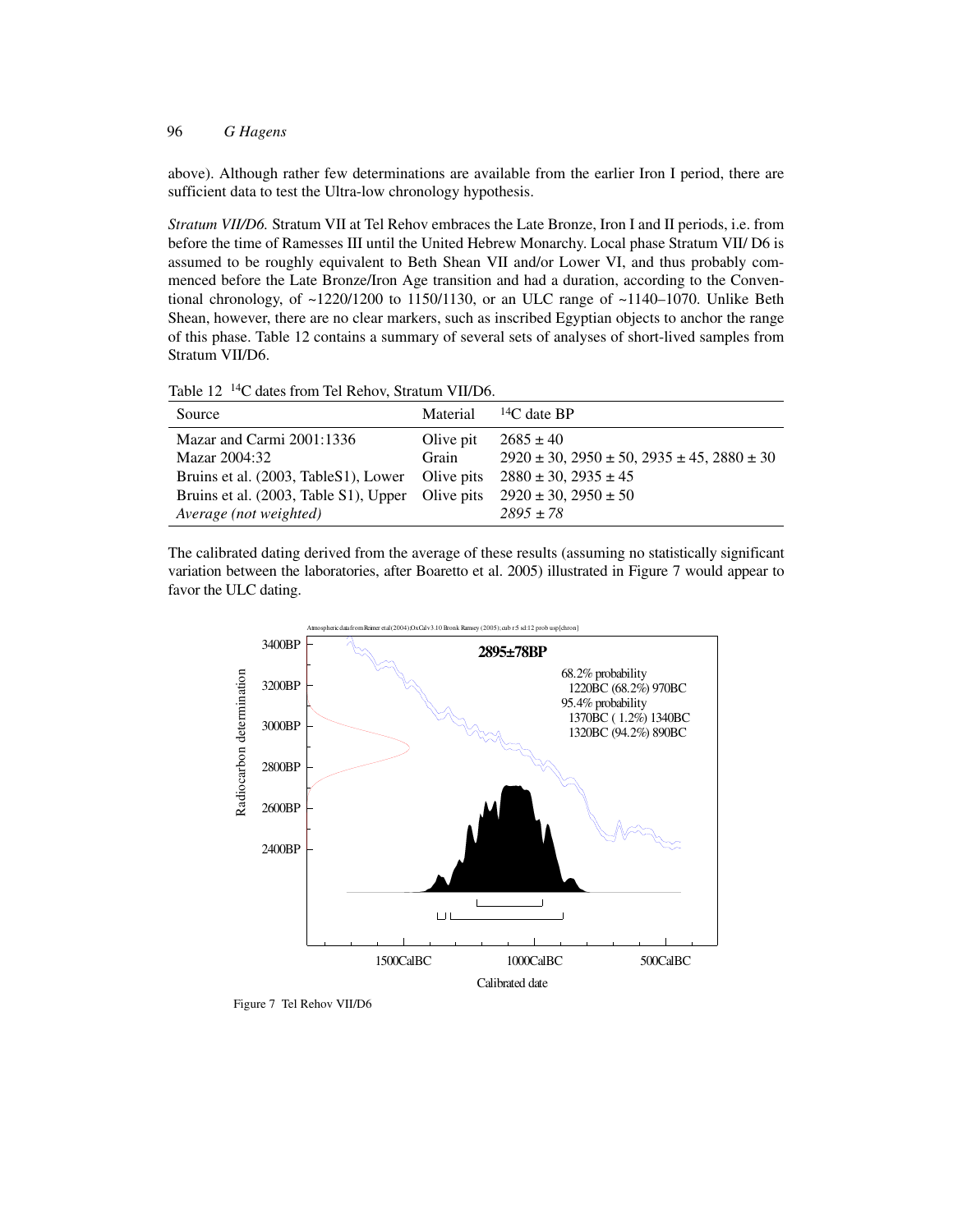Even if the low 14C value from Mazar and Carmi (2001) is considered an outlier, the unweighted average  $2918 \pm 28$  BP still yields a distribution that includes the Conventional dates only as a minor probability contribution: 7.6% 1200–1170; 60.6% 1160–1050.

*Stratum VII/D4*. Tel Rehov Stratum D-4 contains ceramic assemblages suggestive of the Iron IB period. A summary of radiometric determinations from this context is shown in Table 13 and the average calibrated probability distribution in Figure 8. The Conventional dating of Tel Rehov VII/ D4 would be in the higher side of the range 1150–1050 BCE, which in the Ultra-low model would be revised to ~1080 to the early 10th century. As illustrated in Figure 8, the average probability distribution of the 14C determinations from Tel Rehov VII/D4 overlaps both chronological models, but once again favors the ULC hypothesis. The data relating to Stratum VII-VI/D3, the transition from Iron I to Iron II, have been extensively discussed in the literature cited, and most appear to support the Low Iron II chronology.<sup>8</sup> Since the ULC and Conventional chronologies converge at  $\sim$ 1000 BCE, these results will not be reviewed here.

Table 13<sup>14</sup>C dates from Tel Rehov VII/D4.

| Source                    | Material  | <b>Tests</b> | ${}^{14}C$ date | Calendar range       |
|---------------------------|-----------|--------------|-----------------|----------------------|
| Mazar and Carmi 2001:1336 | Olive pit |              | $2800 \pm 40$   |                      |
| Mazar 2004:32             | Grain     |              | $2905 \pm 35$   |                      |
|                           |           |              | $2945 \pm 35$   |                      |
|                           |           |              | $2920 \pm 50$   |                      |
|                           |           |              | $2890 \pm 30$   |                      |
|                           |           |              | $2870 \pm 50$   |                      |
| Average                   |           | 6            | $2888 \pm 50$   | $1160 - 990(64.4\%)$ |



Figure 8 Tel Rehov VII/D4

<sup>8</sup>Charred grain from Tel Hadar Stratum IV equivalent to Tel Rehov D4-3 yielded an average <sup>14</sup>C date of 2780  $\pm$  25 (975–895) BCE), and a similarly low value was obtained from the contemporary phase K-4 at Megiddo (Finkelstein and Piasetzky 2003a:774–5; 2003b:291).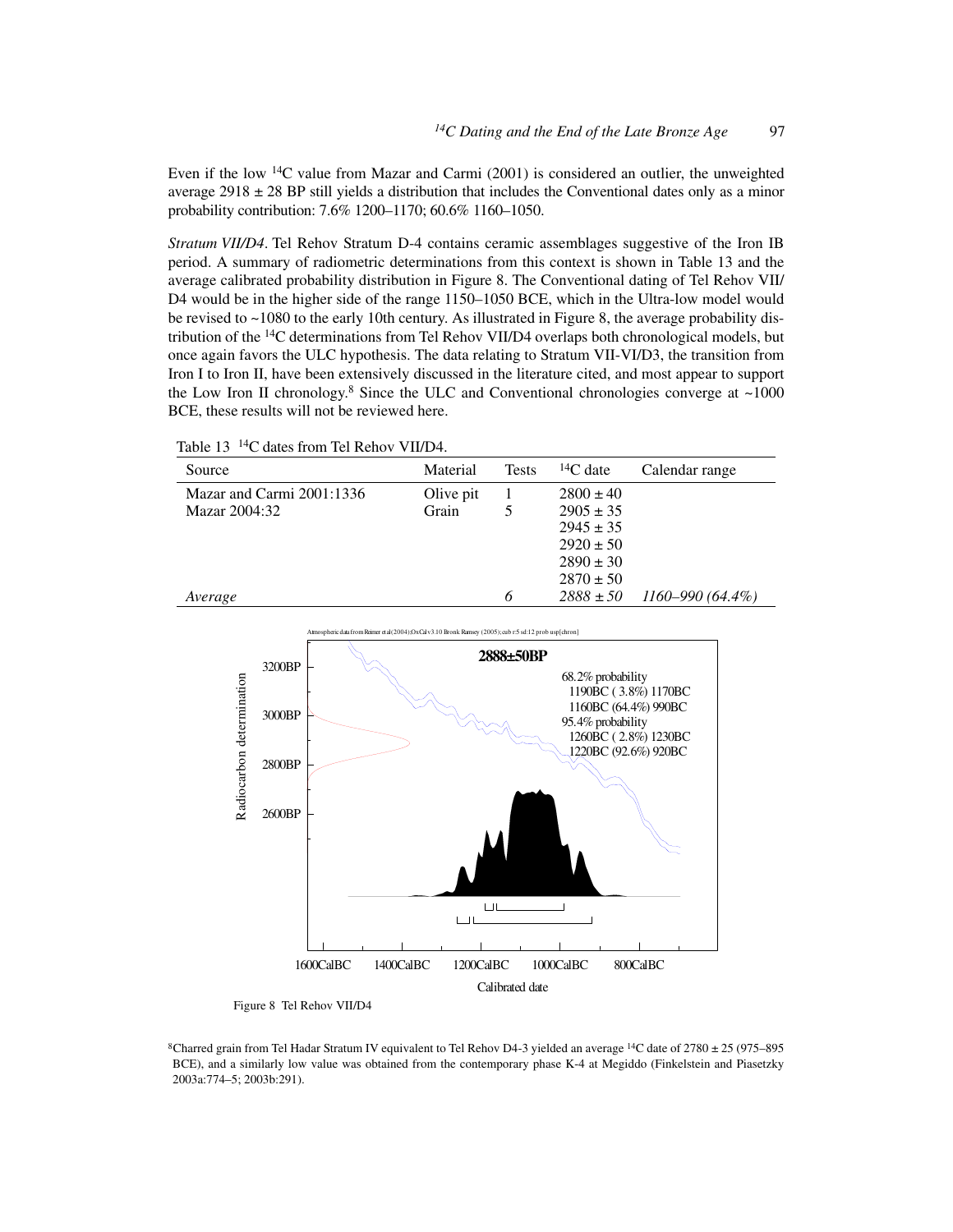#### **SUMMARY AND CONCLUSIONS**

Although textbooks typically provide precise dates for historical events, it is well known that the chronology of the ancient world may only be described in terms of probability ranges. For much of the ANE prior to the 1st millennium BCE, the magnitude of this range is quite large due to the absence of firm historical anchors, such as the continuous Assyrian Eponym Canon, which does not extend beyond 911 BCE. In this paper, I have reviewed some recent radiometric data from the ANE in an attempt to estimate the probable dating range of one particular historical event of the late 2nd millennium BCE, the end of the Late Bronze Age. For the purpose of this exercise, the Syro-Palestinian convention is followed, according to which the Late Bronze/Iron Age transition is defined by the arrival of Mycenaean LH IIIC:1b (Philistine) material culture in the Levant at approximately the 8th year of Ramesses III. Archaeological and historical evidence suggests that production and trade in LH IIIB pottery ceased sometime earlier, perhaps during the reign of the Egyptian Queen Twosret, or possibly as much as 2 decades earlier. The chronological uncertainty is exacerbated by the possibility that the absolute dating of these Egyptian rulers may be in error, and that much historical and archaeological data from across the eastern Mediterranean and western Asia would be better served if the absolute chronology of that period were to be lowered. Faced by radical challenges to the conventional chronological system, Manning and coauthors reviewed a large body of radiometric data from Greece and Cyprus. From this, they concluded that the Conventional chronology is "approximately correct" and that their work was sufficient to eliminate "suggestions of radically lower LBA chronologies in the eastern Mediterranean and the Near East" (Manning et al. 2001: 340).

Since the word "approximately" was left undefined by those authors, one objective of this paper has been to determine whether radiometry is able to distinguish 2 chronological models that differ by less than a century. The first model is the conventional "Low Egyptian" dating according to which the LBA/IA transition occurred ~1175, while the second is an Ultra-low version according to which this event occurred some 70–80 yr later. This exercise was carried out by re-examining the papers of Manning et al. and some more recent radiometric material from Iron Age Syro-Palestine. The conclusion is that in spite of significant improvements in methodology in recent years, the quantity and quality of the data is still insufficient to clearly differentiate between the 2 models. On balance, however, much of the <sup>14</sup>C data does appear to favor the ULC model.

Various factors contribute to errors that thus far prohibit a more precise estimate of that transition. For example, the interpretation of much of the radiometric data from Greece and the Aegean by Manning and Weninger (1992) is invalidated by the dominance of large constructional timber. This resulted in an "old wood" bias of greater magnitude than the difference between the 2 models. While the material from Cyprus (Manning et al. 2001) is of more value in that it contains a significant number of short-lived examples, the error range was still too large to clearly distinguish between the Conventional and Ultra-low models. A further contributing factor in the case of the Cypriot data involves the uncertainty of the timing of the destruction or abandonment of various Cypriot centers near the end of the LC IIC period. Thus, while it is often assumed that the destruction of the Mycenaean palaces, the interruption in maritime trade in LH IIIB pottery, and the LC IIC/IIIA transition occurred almost simultaneously, these separate events could have been several decades apart. When this is taken into account, radiometric analysis of short-lived samples from Cyprus appears to favor the Ultra-low chronological dating over the higher Conventional model.

Although much of the radiometric data from Iron Age Syro-Palestine derives from Iron II contexts, there is sufficient material from the earlier Iron I period to reach a tentative conclusion concerning the absolute date of the LBA/IA transition. As in the case of Cyprus,  $14C$  determinations on short-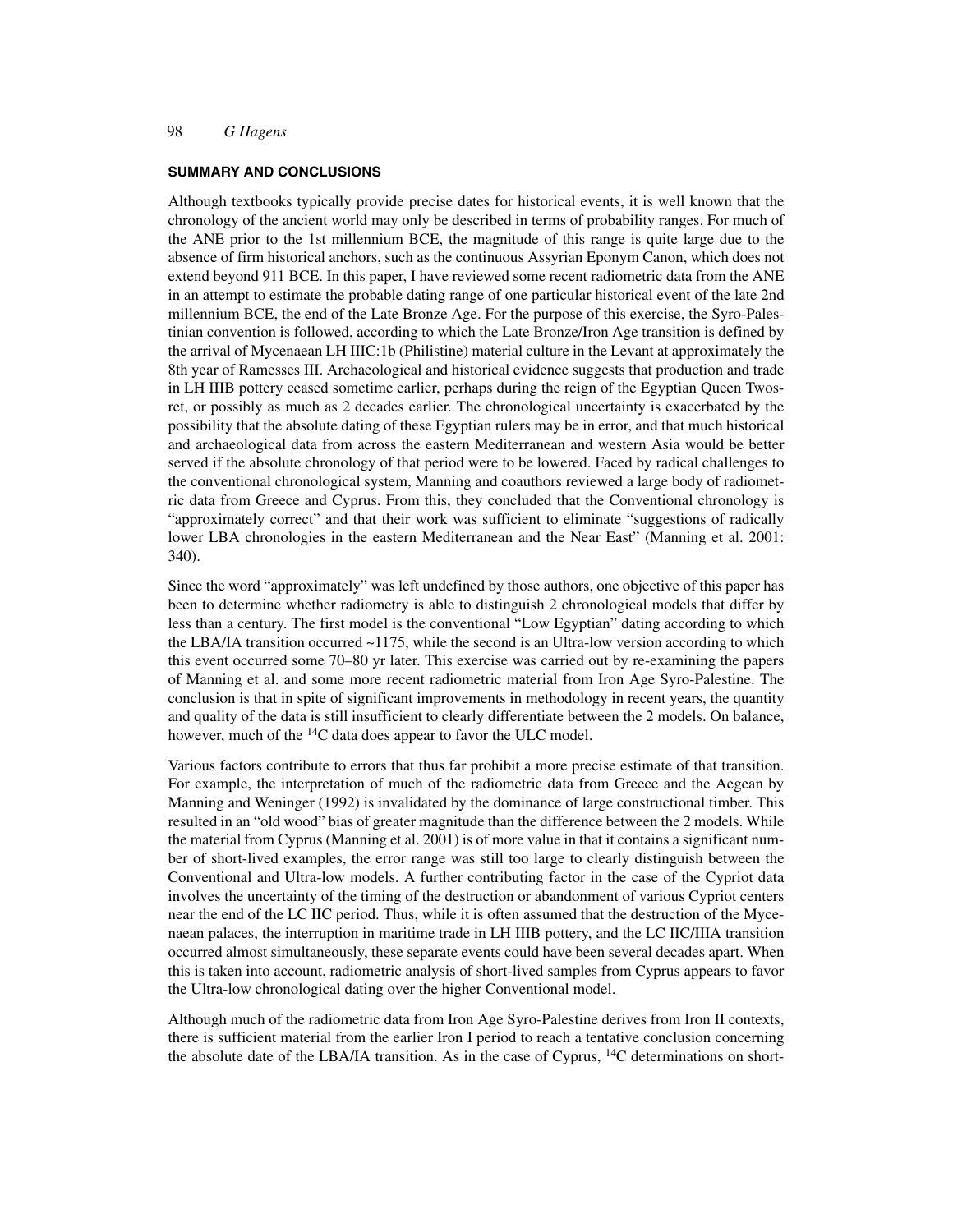lived material from Syro-Palestine reveals that radiometry is as yet incapable of clearly differentiating the Conventional and Ultra-low chronological models, but the majority of examples cited do, however, appear to support the lower chronology. It must therefore be concluded that the probable dating range for the end of the LBA must be extended to about a century. At the high end, it appears unlikely that Ramesses III's 8th year was much earlier than 1175, while the low end might easily be extended to 1100 BCE. Similarly, the cessation of production and trade in LH IIIB pottery should be placed somewhere in the 1200–1120 range.

Undoubtedly, more testing is required. In commenting on the conclusion of Manning et al. (2001), Karageorghis remarked that "while I do not doubt the validity of their method I believe that many more data are needed from as many sites as possible that fall within the chronological range of LC IIC-LC IIIA" (Karageorghis 2002:74). As I have argued elsewhere, the historical and archaeological evidence from Egypt, Mesopotamia, and Syro-Palestine would be better served if the absolute date of the end of the LBA were to be lowered from ~1180/1170–1110/1100 BCE. Such a reduction would also ameliorate a number of stratigraphic concerns associated with the increasingly popular Low Iron II chronology, and would also appear to be supported by scholars of the ancient Aegean world (Snodgrass 1991; Coldstream 2003). At this time, radiometric analyses do not provide any reason to reject this Ultra-low hypothesis.

#### **REFERENCES**

- Ben-Shlomo D. 2003. The Iron Age sequence of Tel Ashdod: a rejoinder to 'Ashdod Revisited' by I Finkelstein and L Singer-Avitz. *Tel Aviv* 30:83–107.
- Ben-Tor A. 2000. Hazor and the chronology of northern Israel: a reply to Israel Finkelstein. *Bulletin of the American Schools of Oriental Research* 317:9–15.
- Ben-Tor A, Ben-Ami D. 1998. Hazor and the archaeology of the tenth century BCE. *Israel Exploration Journal* 48:1–38.
- Boaretto E, Jull AJT, Gilboa A, Sharon I. 2005. Dating the Iron Age I/II transition in Israel: first intercomparison results. *Radiocarbon* 47(1):39–55.
- Bruins HJ, van der Plicht J, Mazar A. 2003. 14C dates from Tel Rehov: Iron Age chronology, pharaohs, and Hebrew kings. *Science* 300:315–8.
- Bunimovitz S, Faust A. 2001. Chronological separation, geographical segregation, or ethnic demarcation? Ethnography and the Iron Age Low chronology. *Bulletin of the American Schools of Oriental Research* 322:1– 10.
- Bunimovitz S, Lederman Z. 2001. The Iron Age fortifications of Tel Beth Shemesh: a 1990–2000 perspective. *Israel Exploration Journal* 51:121–47.
- Coldstream N. 2003. Some Aegean reactions to the chronological debate in the southern Levant. *Tel Aviv* 30: 247–58.
- Depuydt L. 1996. The function of the Ebers Calendar concordance. *Orientalia* 65:61–88.
- Dever WG. 2003. Visiting the real Gezer: a reply to Israel Finkelstein. *Tel Aviv* 30:259–83.
- Drews R. 1993. *The End of the Bronze Age: Changes in Warfare and the Catastrophe ca. 1200 BC.* Princeton: Princeton University Press. 280 p.
- Faulkner RO. 1975. Egypt from the inception of the

Nineteenth Dynasty to the death of Ramesses III. In: Edwards IES, Gadd CJ, Hammond NGL, editors. *The Cambridge Ancient History* (3rd edition) Volume II. Cambridge: Cambridge University Press. p 217–51.

- Finkelstein I. 1996. The stratigraphy and chronology of Megiddo and Beth-Shan in the 12th–11th centuries BCE. *Tel Aviv* 23:170–84.
- Finkelstein I. 1998. Bible archaeology or archaeology of Palestine in the Iron Age? A rejoinder. *Levant* 30:167– 73.
- Finkelstein I. 1999. Hazor and the north in the Iron Age: a Low Chronology perspective. *Bulletin of the American Schools of Oriental Research* 314:55–70.
- Finkelstein I, Piasetzky E. 2003a. Recent radiocarbon results and King Solomon. *Science* 302:771–9.
- Finkelstein I, Piasetzky E. 2003b. Wrong and right; high and low 14C dates from Tel Rehov and Iron Age chronology. *Tel Aviv* 30:283–95.
- Finkelstein I, Singer-Avitz L. 2001. Ashdod revisited. *Tel Aviv* 28:231–59.
- Finkelstein I, Singer-Avitz L. 2004. 'Ashdod revisited' maintained. *Tel* Aviv 31:122–35.
- Gal Z. 2003. The Iron Age 'Low Chronology' in light of the excavations at Horvat Rosh Zayit. *Israel Exploration Journal* 53:147–50.
- Gilboa A, Sharon I. 2001. Early Iron Age radiometric dates from Tel Dor: preliminary implications for Phoenicia and beyond. *Radiocarbon* 43(3):1343–51.
- Gilboa A, Sharon I. 2003. An archaeological contribution to the Early Iron Age chronological debate: alternative chronologies for Phoenicia and their effects on the Levant, Cyprus, and Greece. *Bulletin of the American Schools of Oriental Research* 332:7–80.
- Gilboa A, Sharon I, Zorn J. 2004. Dor and Iron Age chro-